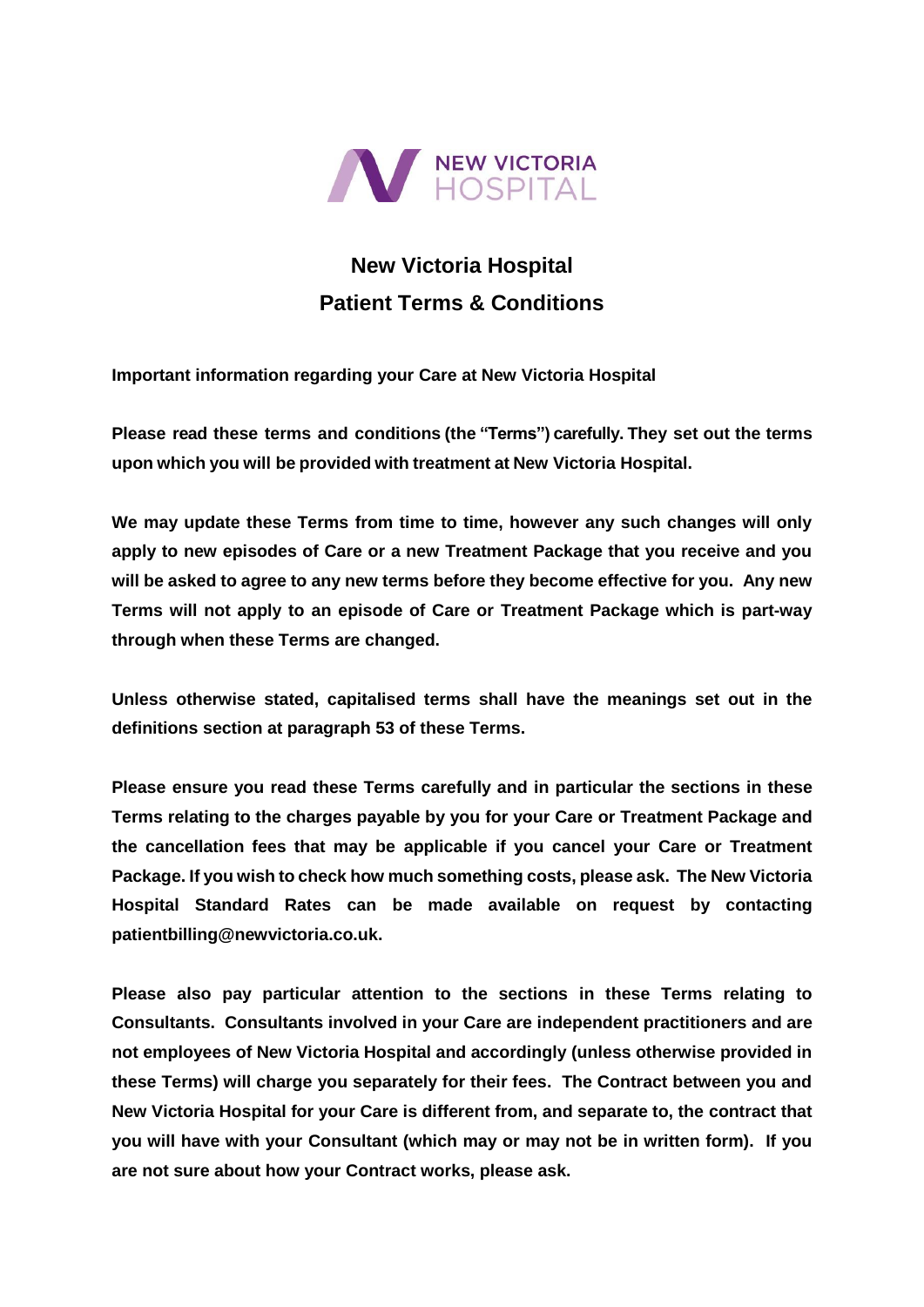**Please askus if there is something that you would like explained further before you sign theRegistrationForm.**

# **Part A – Insured Patients**

**This section will apply if you are covered by medical insurance.**

- <span id="page-1-0"></span>1. You agree to pay for your Care.
- <span id="page-1-1"></span>2. Whilst you will remain principally liable for the payment of your Care pursuant to paragraph [1](#page-1-0) above, where you have private medical insurance:
	- a. We will, where possible process the insurance claim for your Care with your insurer, provided you have given us and your insurer all the information we and your insurer need to do so. If this information is incomplete or inaccurate, we may not be able to process your claim and you will need to pay for your Care as set out in paragraph [2c](#page-1-1) below. Accordingly, we will invoice you directly for your Care.
	- b. Where we process your insurance claim and your insurer pays us direct, the rate agreed between New Victoria Hospital and your insurer will apply to your Care rather than the New Victoria Hospital Standard Rates. You will remain liable for any balance of your account not paid by your insurer.
	- c. Where we are not able to process your claim as set out in paragraph [2a](#page-1-1) above or your insurer fails to settle our invoices (or any part of them) within thirty (30) days of the date of issue we will assume that the outstanding amount will not be paid by your insurer and we will invoice you directly. A receipt will be provided on request.
- 3. It is your responsibility to confirm with your insurer in advance that your Care is covered by your insurance policy and/or you have adequate cover. New Victoria Hospital will not obtain any such confirmation on your behalf. While you are in Hospital, if you want to check with your insurer whether any aspect of your Care is covered by your insurance policy, we will give you access to a telephone so you can contact your insurer. If your Care (or any part of your Care) is not covered by your insurance policy, you will be required to pay for that part of your Care and we will invoice you directly.
- 4. You acknowledge that some insurers use care guidelines that may not match the professional medical opinion of the Consultants, nursing staff and other medical professionals providing your Care. In some cases this can mean that your insurer may not pay for certain parts of the Care you receive. You acknowledge and agree, in these circumstances, you will be required to pay for that part of your Care. In particular, you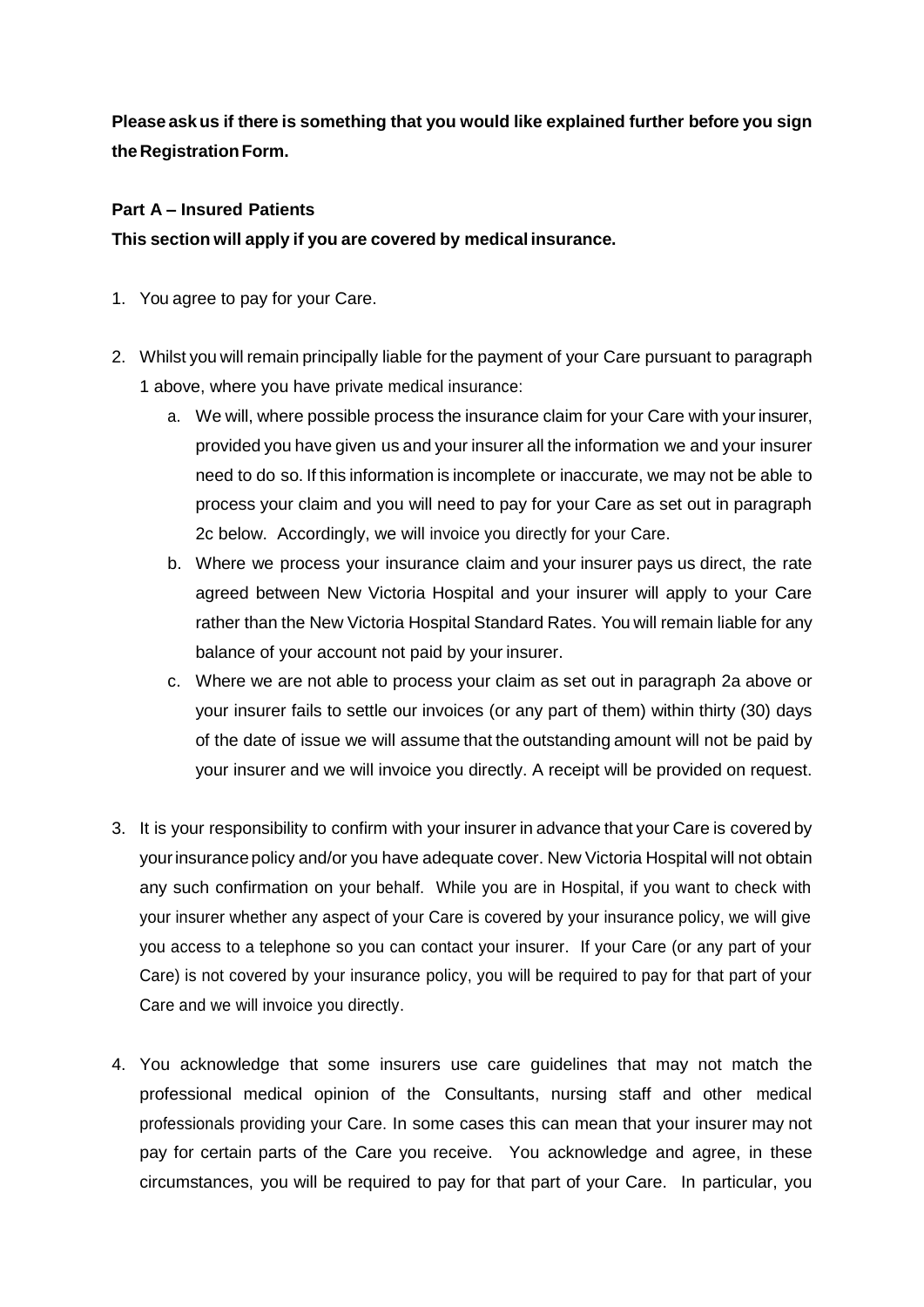acknowledge that treatment for complications may, in some cases, not be covered by insurance and in such cases you agree to cover the cost of your Care.

- 5. You acknowledge that yourinsurance policy may not cover the cost of Sundry Items or other items such as specialist equipment, like crutches or wrist braces, or it may cover only parts of such costs. You agree, in such circumstances, you will be required to pay for any such items not reimbursed by your insurer.
- 6. If you pay for your treatment and subsequently seek reimbursement from your insurer, and if no other rate has been expressly agreed between you and New Victoria Hospital, the New Victoria Hospital Standard Rates will apply to your Care.
- 7. If no rate has been agreed between New Victoria Hospital and your insurer in respect of your Care, the New Victoria Hospital Standard Rates will apply to your Care.
- 8. Where we invoice you for your Care, or an element of it, you agree to pay us the amount invoiced within [seven (7) days of the date of issue] without deduction or set-off. A receipt will be provided on request. If you think we have not invoiced you correctly, please let us know as soon as possible so that we can deal with any mistake or misunderstanding.

# **Part B – Self Pay: Fixed Price**

**This section will apply if you are paying for your own Care and your Treatment Letter states that we have offered you a Fixed Price for an Admitted Procedure** (For Self Pay Outpatient appointments and treatments procedures see Part C)

- <span id="page-2-0"></span>9. You will be sent a Treatment Letter confirming what treatment or procedures will be carried out at the Hospital (**"Treatment Package"**), how much you will pay for that Treatment Package (**"Fixed Price"**) and how you pay. Please ensure you read your Treatment Letter carefully. As set out in Part E (Other Terms and Conditions: All Patients), your Treatment Letter is part of your Contract with New Victoria Hospital.
- 10. New Victoria Hospital requires you to pay for your Treatment Package in full at least five (5) Working Days prior to your scheduled appointment or date of admission. If, after your booking is made with us, there are less than five (5) Working Days left before your scheduled appointment or date of admission, then you are required to pay for your Treatment Package within 24 hours of your scheduled appointment or date of admission.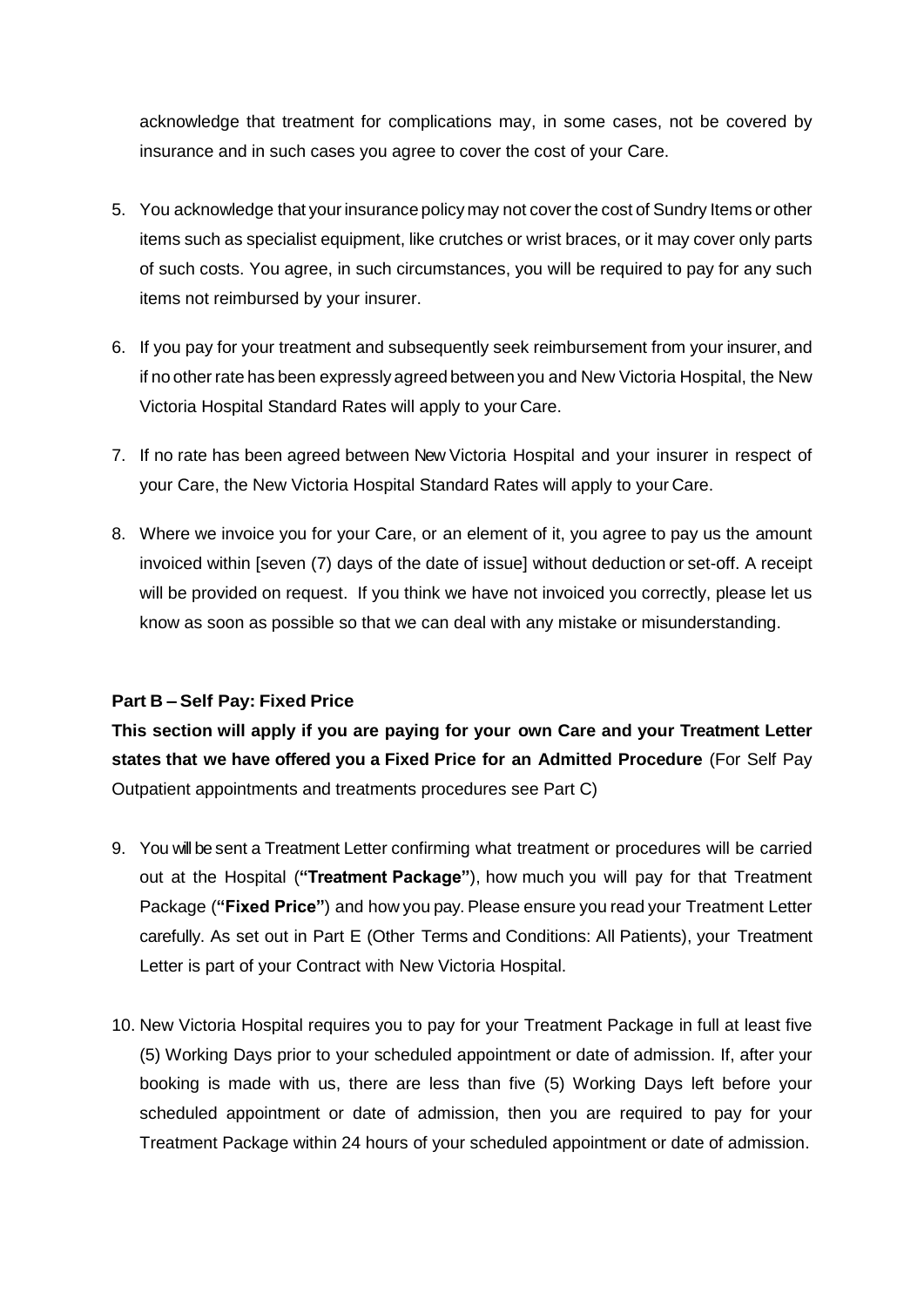- 11. You can pay by credit\* or debit card or cheque. We require you to allow ten (10) Working Days for personal cheque clearance before you receive treatment at the Hospital. (\*excluding Amex)
- 12. You will not be admitted to Hospital until we have received payment in full in advance.
- 13. The quotation offered is only valid once confirmed by New Victoria Hospital in writing.
- 14. The Fixed Price Quotation is valid for 60 days\* from the date of issue and will be sent following a satisfactory Consultant assessment. (\*90 days for plastic surgery).
- 15. New Victoria Hospital and your Consultant must be satisfied that you do not have any preexisting medical conditions, or other factors, that are likely to give rise to complications (or the need for additional treatment) during your stay. Before confirming your admission we will use our clinical pre-assessment service to assess your suitability for treatment. New Victoria Hospital reserves the right not to provide treatment if it is not clinically appropriate to do so. The Hospital also reserves the right to adjust the Fixed Price quotation sent to you should this be the case.

### **What is included in the Fixed Price?**

<span id="page-3-0"></span>16. Our Treatment Letter will confirm the Fixed Price for the Care that you are to receive under your Treatment Package. Unless your Treatment Letter states otherwise, the Fixed Price in relation to your Treatment Package includes:

### *Prior to your admission*

a. a clinical pre-assessment which includes all screening tests carried out at New Victoria Hospital to assess your suitability for treatment at the Hospital (excluding 17a);

### *During your stay in Hospital*

- b. All Hospital Fees which include
	- (i) your accommodation in New Victoria Hospital including your meals and non-alcoholic beverages as long as you are required (on the advice of your Consultant) to stay. The Hospital will make no additional charge if, due to a recognised complication of your surgery, you need to stay for longer than originally expected;
	- (ii) your nursing care;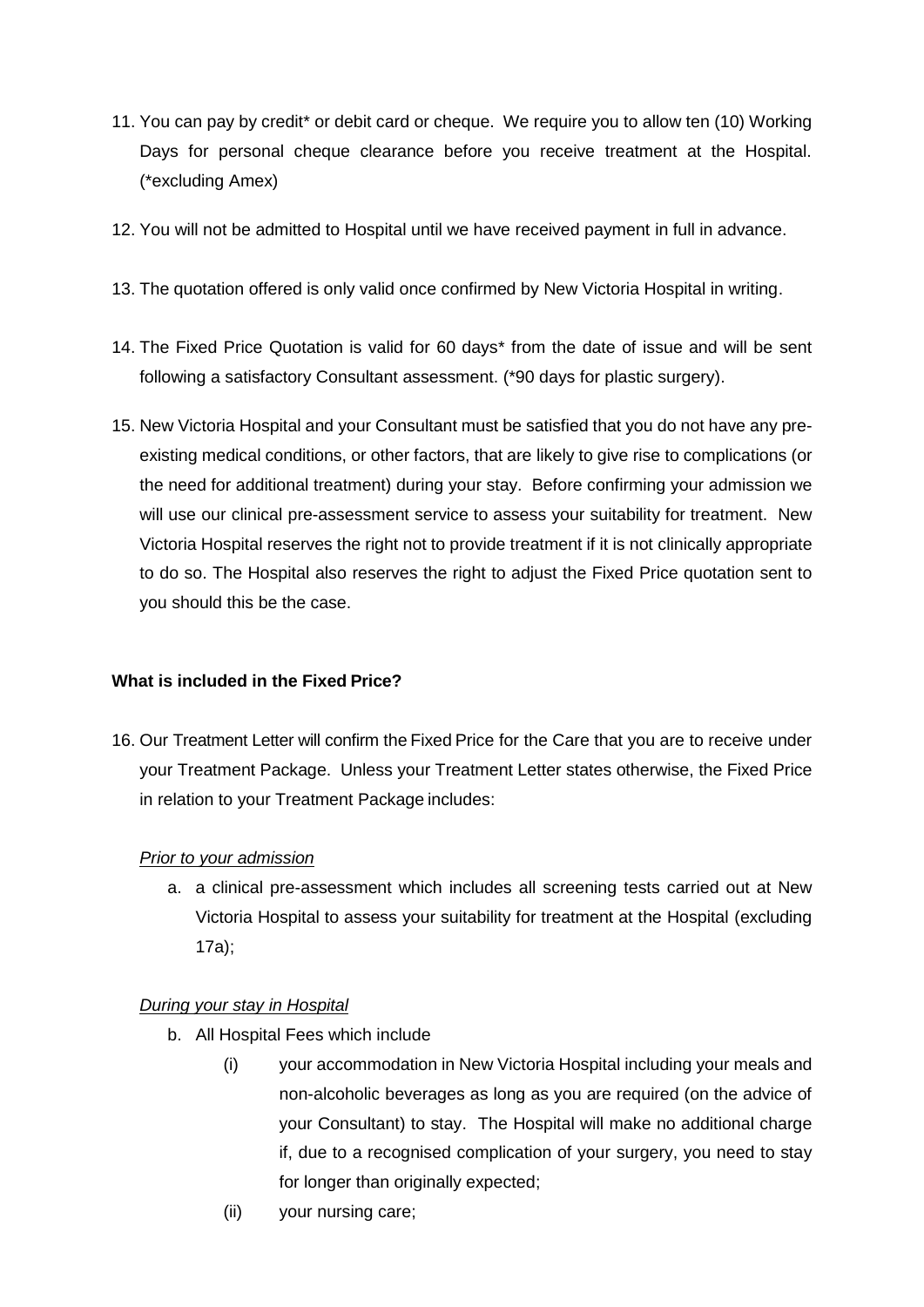- (iii) all physiotherapy and imaging (x-rays and CT scan and MRI)
- (iv) operating theatre charges;
- (v) all drugs and medical consumables used during your stay at the Hospital;
- (vi) all pathology tests;
- (vii) a standard range of prostheses typically used for the procedure you are having (unless otherwise stated as specifically excluded). The suitability will be discussed with you by your Consultant;
- c. All Consultants' fees for the duration of your stay in Hospital;

#### *Aftercare package following discharge*

d. all take home medication you require on the advice or as prescribed by your Consultant, for a period of up to 7 days.

e. the provision of any standard mobility aids that you may require such as walking sticks and crutches;

f. post-discharge outpatient care (relating to your procedure) will be available to you at New Victoria Hospital for up to sixty (60) days post-surgery and includes, where applicable:

> (i) post-operative physiotherapy as deemed clinically necessary\*. The number of treatment sessions/time frame offered will depend on the surgical procedure; (\* Pain management procedures excluded).

(ii) removal of sutures, stitches, dressings; and

(iii) one post-operative scan

g. treatment for any clinical complications, or an unsatisfactory aesthetic outcome following cosmetic surgery and subject to paragraphs [26,](#page-7-0) [27,](#page-7-1) [28](#page-7-2) and [29](#page-7-3) (below).

### **What is not included in the Fixed Price?**

- 17. The following items are not included in the Fixed Price. If you have not paid for these already, you will be asked to pay for these separately at New Victoria Hospital Standard Rates (if applicable). The items not included in the Fixed Price are:
	- a. any initial outpatient diagnostic services and tests at New Victoria Hospital which are carried out prior to the clinical pre-assessment;
	- b. fees for all outpatient consultations before and after surgery which will be invoiced to you directly by your Consultant unless otherwise specified. These prices are not set by New Victoria Hospital, but by your Consultant;
	- c. all Sundry Items;
	- d. large home aids such as commodes, wheelchairs or stair lifts;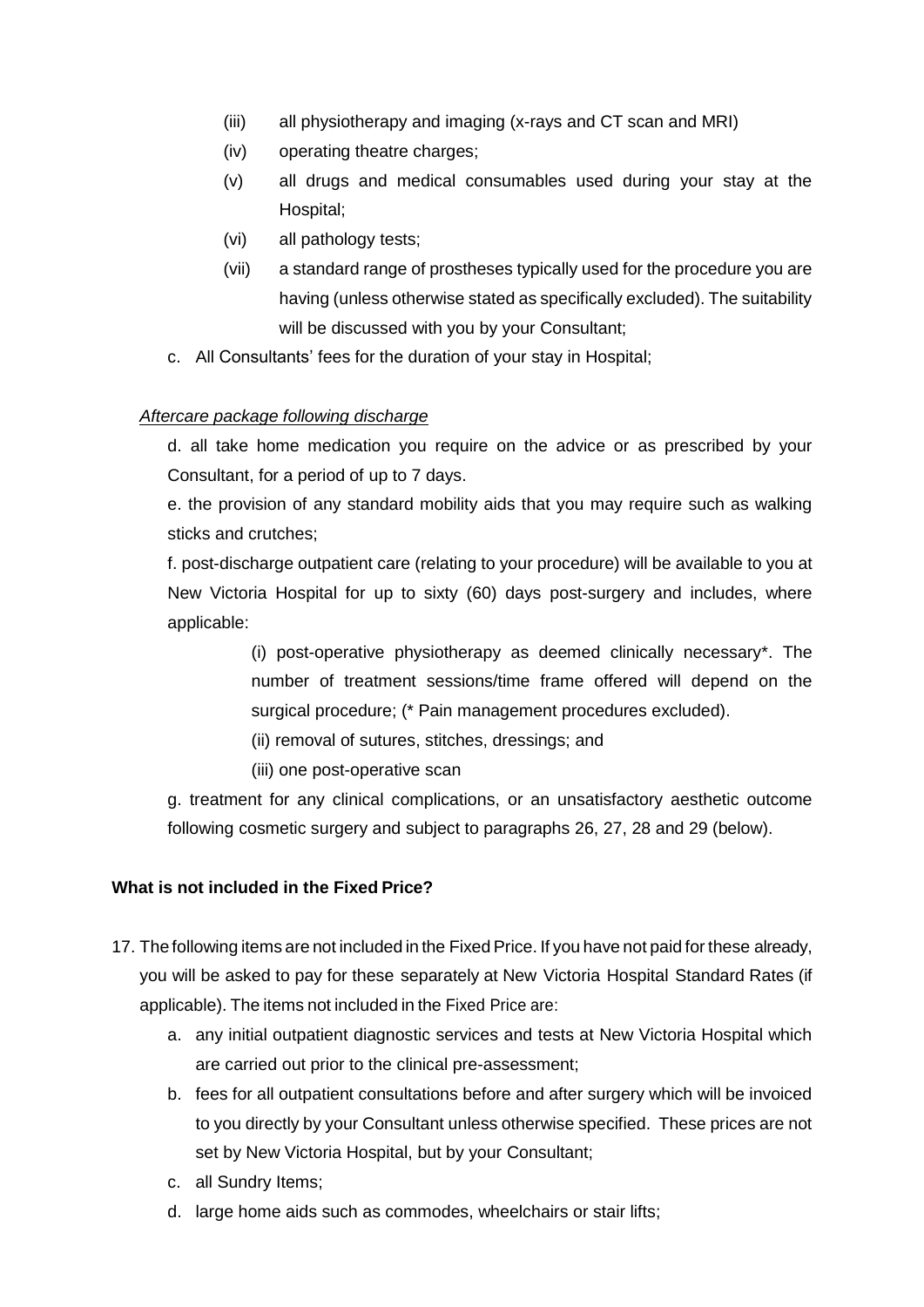- e. post-discharge specialist nursing (e.g. dietician advice; stoma care) and care that may be required (whether provided at home or otherwise), not included in the Aftercare package;
- f. any post-discharge, outpatient treatment or care carried out at another hospital that is not part of New Victoria Hospital;
- g. any bespoke prostheses and similar devices outside of the standard range offered by New Victoria Hospital;
- h. any replacement prostheses where required due to normal wear and tear;
- i. accommodation for an adult accompanying a dependant;
- j. ambulances and other transport to and from the Hospital;
- k. treatment of other conditions identified at the clinical pre-assessment and which require a separate pathway of care;
- l. your accommodation if you choose to remain an inpatient at the Hospital after your Consultant has advised there is no clinical reason for you to stay. In this instance the Hospital will make an additional charge (at the New Victoria Hospital Standard Rates) for each night that you remain in Hospital;
- m. any revision procedure which is not clinically required (clinically required means where further intervention and/or monitoring of your condition is deemed necessary as a direct result of the original surgical intervention); and
- n. anything else not covered in paragraph [16](#page-3-0) above or anything listed in your Treatment Letter as being excluded from your Treatment Package.
- o. Any unplanned surgical procedure undertaken during surgery that was not part of your Fixed Price package, but which your Consultant deemed necessary to perform.

**To avoid doubt, you will be required to pay for any items, services or care not included in the Fixed Price separately and at the New Victoria Hospital Standard Rates.**

# **What happens if you decide notto go ahead with your treatment? (Your attention is particularly drawn to the following paragraphs).**

18. If you decide not to go ahead with your Treatment Package you will be required to pay for any clinical pre-assessment services or other Care that you have received up to the point of cancellation. This will be charged at the New Victoria Hospital Standard Rates and you will not have to pay more than the Fixed Price in relation to the items that are included in the Fixed Price. **We reserve the right to charge a cancellation fee in accordance with**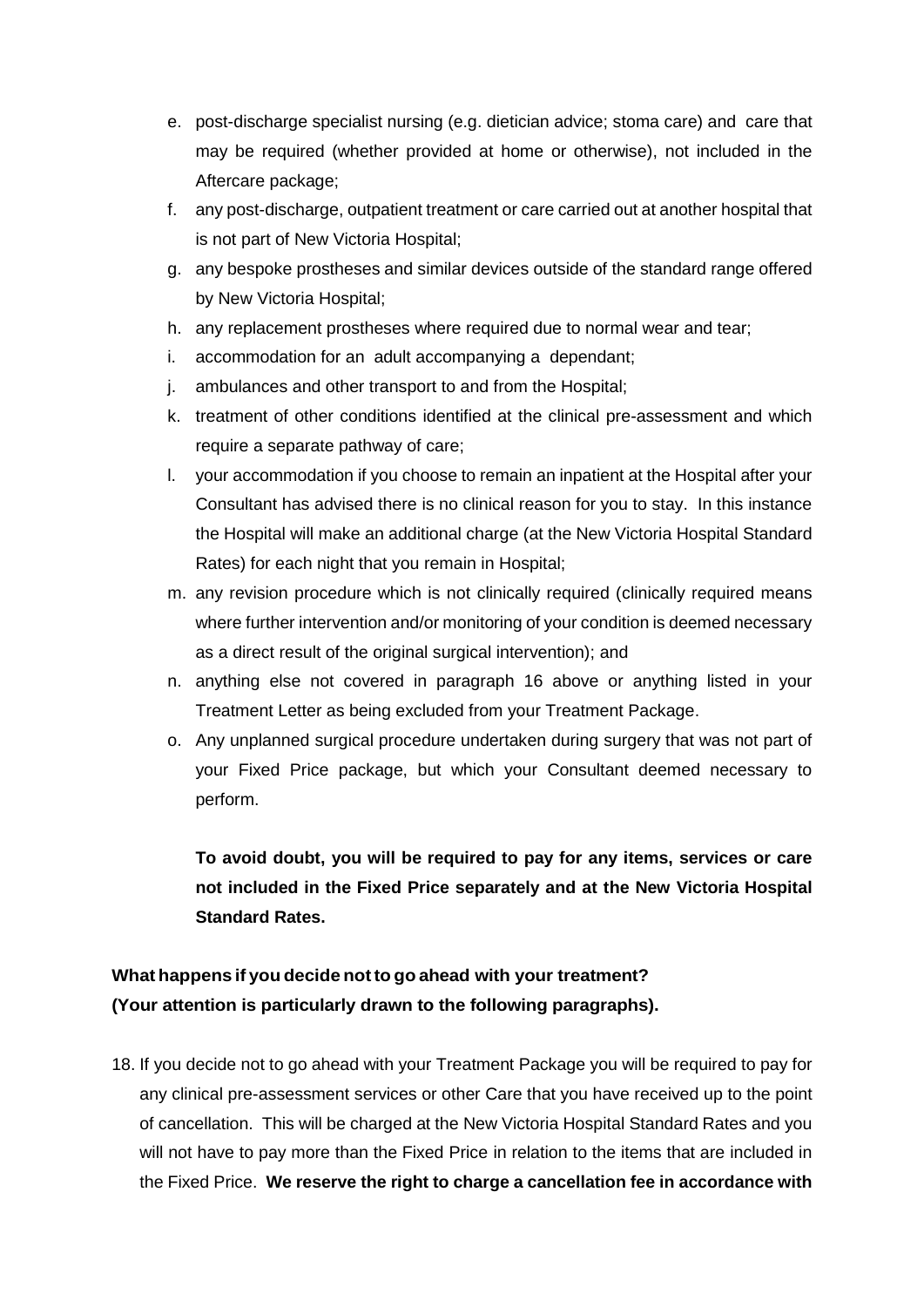# **paragraphs 37, 38 and 39 below as compensation if you cancel within seven (7) days of your scheduled appointment or admission date.**

- 19. Subject to paragraph [20](#page-6-0) below, if you have already paid for your Treatment Package we will refund your payment and deduct any amount you owe to the Hospital and/or the Consultant (as relevant, see paragraph 36 below). Please note that we will pay any refund (by cheque or electronic transfer) only to the cardholder or person who made the original payment. We do not pay cash refunds.
- <span id="page-6-0"></span>20. No refund will be given if you decide not to proceed with your treatment after you have been admitted to Hospital or if you decide to discharge yourself at any time against the advice of your Consultant or the nursing staff at the Hospital.

### **What if the Hospital or Consultant cancels my treatment?**

- 21. New Victoria Hospital reserves the right to cancel or postpone your admission if full payment is not made at least five (5) Working Days prior to your scheduled appointment or admission date or, in the case where your booking is made less than five (5) Working days before your scheduled appointment or admission date, payment is not made within 24 hours of your booking. In addition, the Hospital reserves the right to charge a cancellation fee in line with clause 18 if no payment is received prior to admission.
- 22. New Victoria Hospital reserves the right to cancel or postpone your admission if your Consultant cancels your Treatment Package because they consider it is not in your best interest for medical reasons. If you have already paid for your Treatment Package, New Victoria Hospital will refund your payment in full. For the avoidance of doubt, in these circumstances, you will not be required to pay for any element of the Care included in your Treatment Package, including any Care you have received up until the point of such cancellation.
- 23. New Victoria Hospital reserves the right to cancel your Fixed Price Treatment Package at any time [and to charge a cancellation fee in accordance with paragraphs [367](#page-9-0), 38 and 39 (below)] in the event of your failure to disclose any pre-existing medical conditions known to you. If payment has already been made by you, we will refund the payment less any amount that you owe the Hospital and if applicable to the Consultant. In such circumstances, the cost of the care received by you up to the point of cancellation will be charged for at the New Victoria Hospital Standard Rates.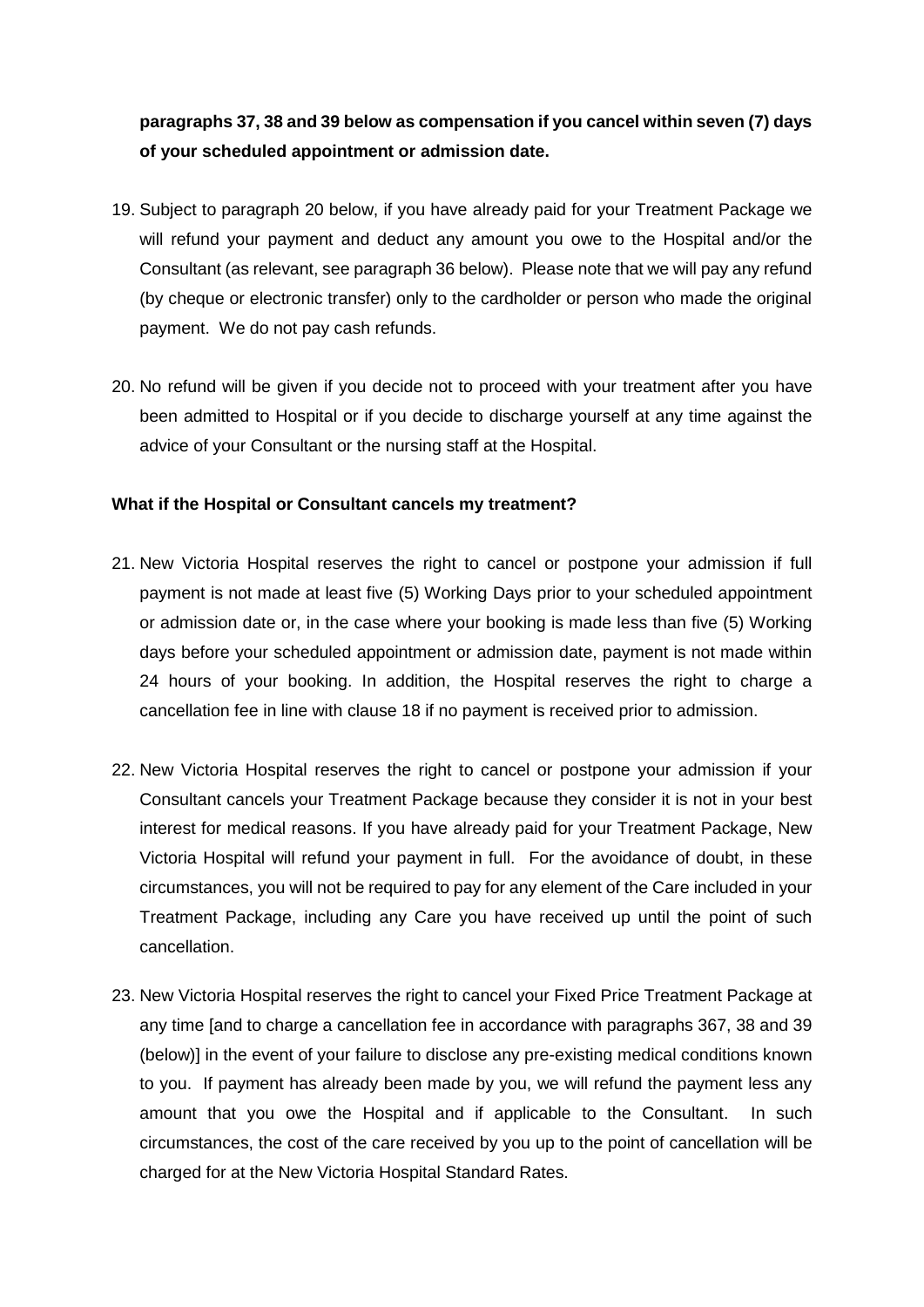# **What happens if my stay is shorterthan expected?**

24. If your stay in Hospital is shorter than anticipated, you will not be entitled to receive a refund of any portion of your Fixed Price.

# **What happens if I decide to stay in Hospital longer?**

25. If, with the agreement of the Hospital, you decide to stay in Hospital beyond the date your Consultant considers it is appropriate for you to be discharged, or if you require further care or treatment that is not covered by your TreatmentPackage, you will be charged at the New Victoria Hospital Standard Rates.

# **New Victoria Hospital's Aftercare: What happens if I suffer complications?**

- <span id="page-7-0"></span>26. While the Hospital and your Consultant will do their best to ensure a satisfactory outcome, no clinical procedure is entirely risk-free and the results of any particular treatment cannot be guaranteed with complete certainty. Your Consultant is responsible for providing you with information regarding your treatment, including common complications.
- <span id="page-7-1"></span>27. **All Treatment Packages**: The aftercare covered in your Fixed Price includes the cost of treating, at the Hospital, any clinical complications identified by your Consultant as arising directly out of the treatment you received as part of your Treatment Package, PROVIDED THAT:
	- a. you have followed the advice of your Consultant and any other medical professionals involved in your Care; and
	- b. the date any clinical complication is identified by your Consultant is within six (6) months of your original treatment date.
- <span id="page-7-2"></span>28. **Cosmetic Treatment Packages**: If your Consultant agrees that the aesthetic outcome of your cosmetic treatment was not in line with the expected outcome that was clearly discussed and documented with your Consultant, before your treatment [(at the time of your consent)] the aftercare covered in your Fixed Price includes the cost of one episode of aesthetic revision, with the same Consultant, so long as you notify the Hospital within 12 months of your original treatment date.
- <span id="page-7-3"></span>29. Treatment for clinical complications and aesthetic revisions include any consultations, outpatient, day-care and in-patient treatment which your Consultant says you need and which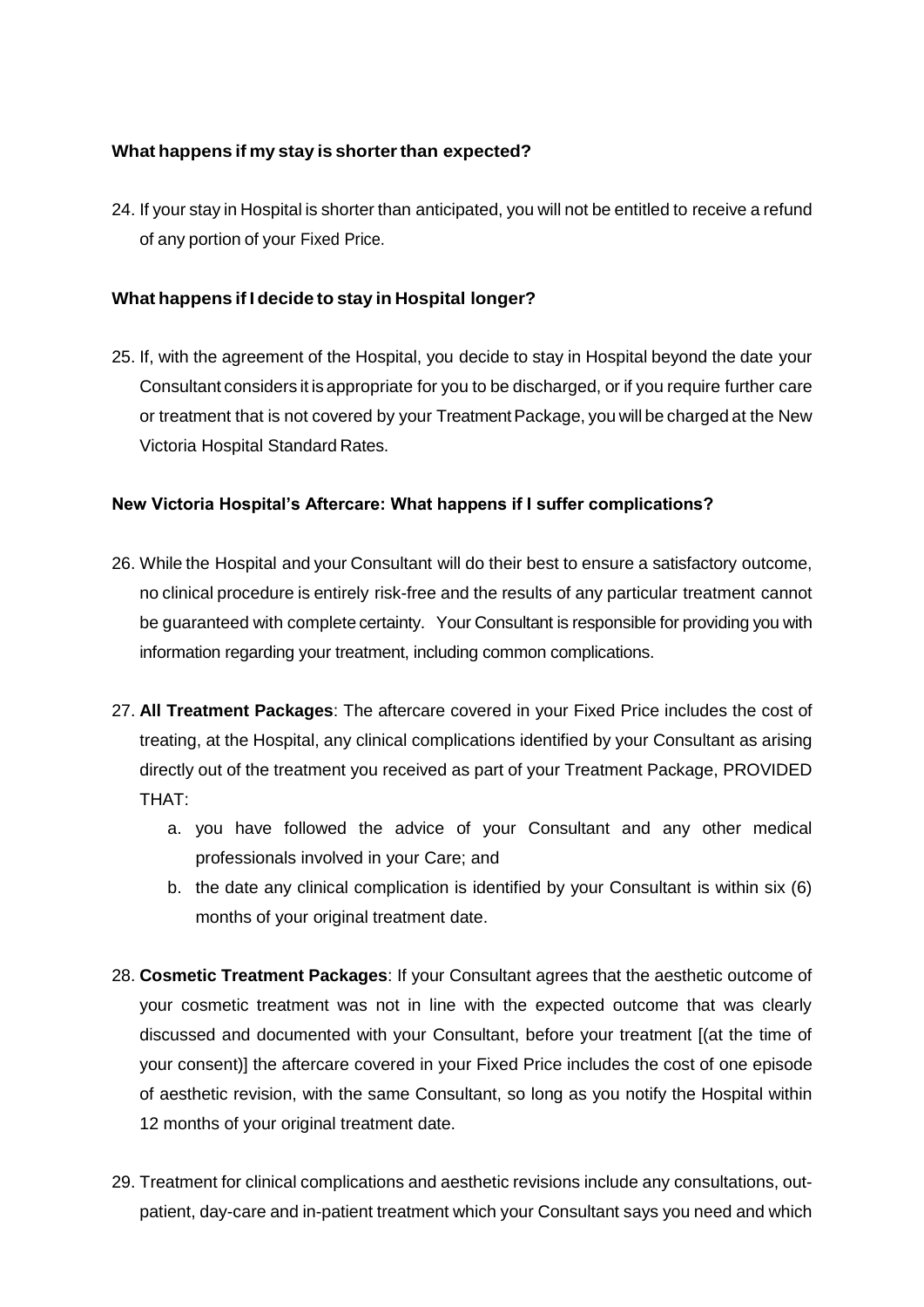the Hospital is able to provide. Where we are unable to treat your clinical complications you agree that appropriate follow up care may be provided by your GP or the NHS.

## **Part C – Self Pay: Outpatients**

# **This section will apply if you are paying for your own Outpatient Care which is not part of a Treatment Package.**

- 30. If you are attending the Hospital for outpatient treatment or tests (e.g. blood tests, x-rays and scans) or other care, and your Care is not paid for by an insurer directly or is not covered by a Fixed Price Treatment Package you will pay for your Care at the New Victoria Hospital Standard Rates.
- 31. This includes treatment for clinical or other complications, which, if needed will be charged to you at the New Victoria Hospital Standard Rates.
- 32. The Hospital will, where possible, provide a price list for common tests in advance of your appointment. Due to the extensive number of treatments and tests available however, there may be situations where this isn't possible. In these situations we will endeavour to inform you of any charges before you proceed.
	- a. Where the Hospital is provided with advance notification of any tests required the Hospital will be able to advise you the Standard Rates for these.
	- b. Where the Hospital is not provided with advance notification of any tests you may require, such as when proposed by your Consultant during a private consultation, we would always recommend that patients request a copy of the Standard Rates before they provide approval for their Consultant to proceed.
- 33. As noted in paragraph [356](#page-9-1) below, unless otherwise indicated, if your Outpatient Care involves an appointment with a Consultant at the Hospital, the Consultant will invoice you separately for their consultation fee.

### **Part C – NHS Patients**

# **This section will apply to you if you are an NHS Patient and New Victoria Hospital is treating you on behalf of the NHS.**

34. If you are an NHS patient, the costs of your Care and all Consultant fees are paid by the NHS. However the NHS does not pay for Sundry Items. Accordingly you will be liable for the payment of those costs that are not covered. Any such Sundry Item charges that are payable by you will be expressly communicated to you in advance and you will be invoiced accordingly, or in the case of meals and beverages these will be charged at the time of purchase.

### **Part D – Other Terms and Conditions: Private Patients**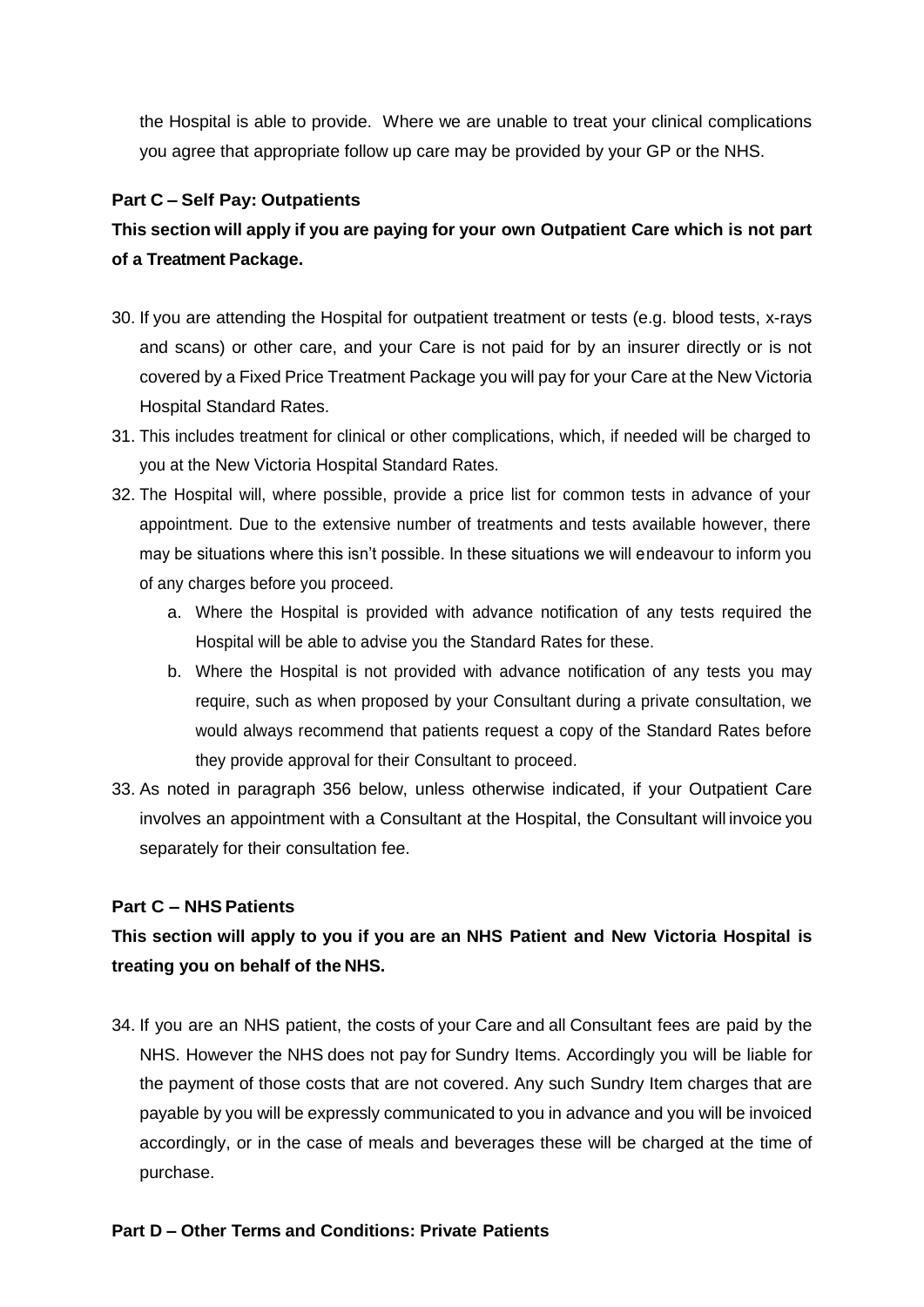**This sectionapplies toallPrivatePatients [regardless of whether you are paying for your own Care as part of a Treatment Package or otherwise].**

## <span id="page-9-1"></span>35. **Consultants (your attention is particularly drawn to this paragraph)**:

- a. In these Terms, all physicians, surgeons and anaesthetists involved in your Care (including those doing so on behalf of a company, partnership or other organisation) will be referred to as **"Consultants"**.
- b. While at the Hospital, you will be under the care of the Consultant you have been referred to (usually a physician or surgeon), who may also involve other Consultants inyourCare if appropriate. New Victoria Hospital staff, including nurses, will provide your Care under your Consultant's instructions.
- c. Consultants involved in your Care are self-employed independent practitioners and are not employees of New Victoria Hospital. Accordingly, all Consultants remain liable for their acts and omissions and New Victoria Hospital will not be liable for any act or omission of a Consultant (or the company, partnership or other organisation that employs or engages the Consultants). The Consultants will be responsible for the Care he/she gives to you. Accordingly any liability to you in respect of any acts and/or omissions of the Consultants will be a liability payable by the Consultant in question and you agree not to pursue or join in any action or claim, against the Hospital in respect of any such liability.
- d. Any Consultants' fee relating to your Care will be charged to you separately by your Consultant. Such fees will normally be invoiced and collected by your Consultant directly. Alternatively, in respect of Treatment Packages where a Fixed Price has been offered, New Victoria Hospital may expressly agree to collect the Consultant's charges as agent on behalf of the Consultant. This means that if we issue invoices on behalf of the Consultant and/or collect then pass the fees due to the Consultant, this is merely for the administrative convenience of all parties. This will be made clear in the Treatment Letter but if you are unsure please ask the Hospital. For the avoidance of doubt, even if we collect or issue invoices on behalf of the Consultants, we do not accept liability to you in respect of any acts and/or omissions of the Consultants. The Consultants will be liable for their own acts and/or omissions at all times.
- <span id="page-9-0"></span>36. **Cancellations (your attention is particularly drawn to this paragraph):** We reserve the right to charge a cancellation fee if you cancel any appointment with New Victoria Hospital within seven (7) days of your scheduled appointment or admission date of if the Hospital has to cancel your treatment in accordance with clause 21. Such cancellation fee will be based on the Care that you have received up to the point of cancellation (at the New Victoria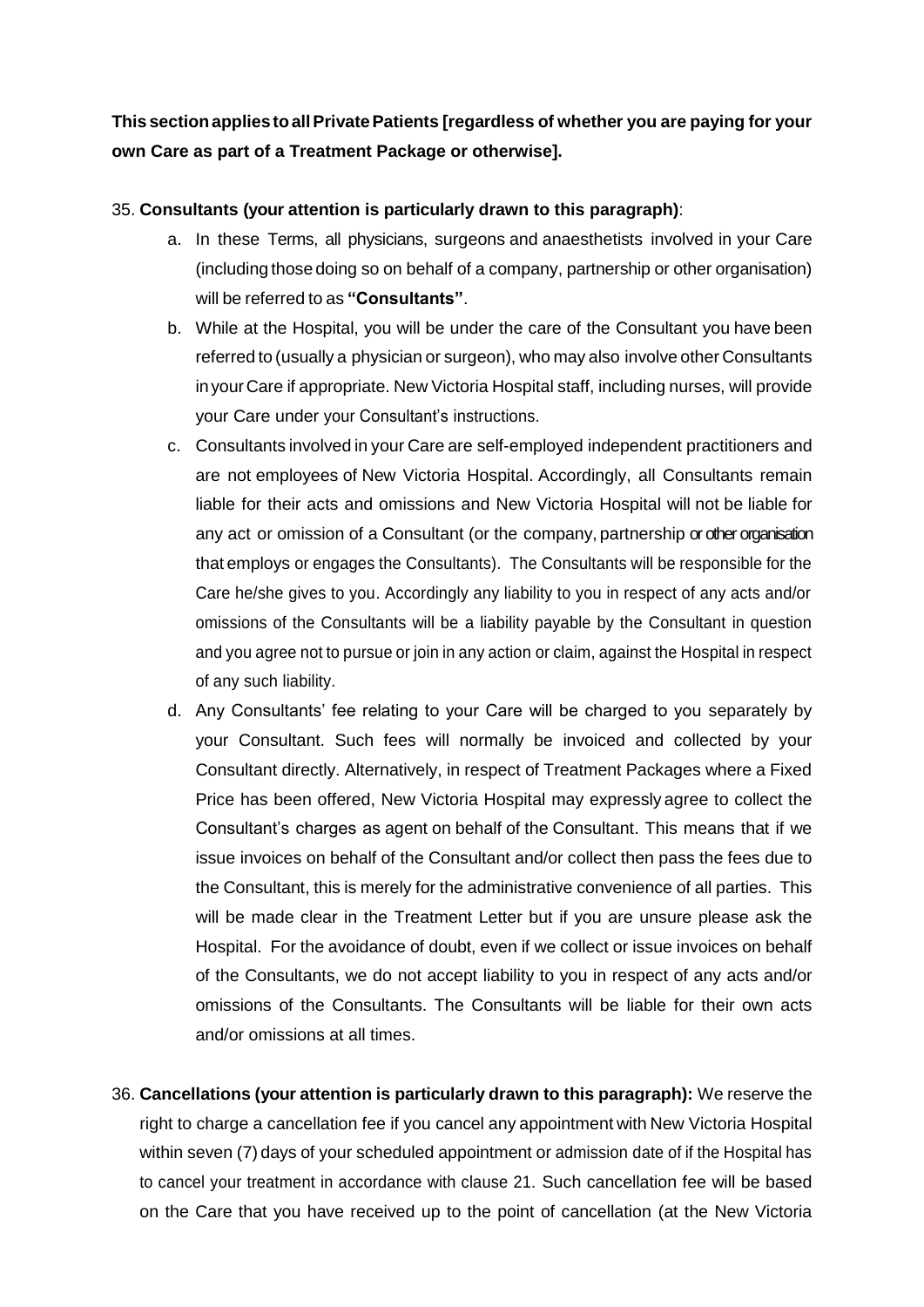Hospital Standard Rates) and/or a percentage of the Fixed Price or Total Fees (as applicable) calculated as set out in paragraph 38 below, depending on the date on which you cancel, as compensation for the net costs New Victoria Hospital will incur as a result of you cancelling your treatment. Your Treatment Letter may also set out any specific cancellation fees that may apply to your Treatment Package or Care.

- 37. The percentages referred to in paragraph [367](#page-9-0) are as follows:
	- (a) fifty percent (50%) of the Fixed Price or Total Fees (as applicable) payable by you for your treatment if you cancel between seven (7) days and 24 hours before your scheduled appointment or admission date, or
	- (b) 100 percent (100%) of the Fixed Price or Total Fees (as applicable) payable by you for your treatment if you cancel within 24 hours of your scheduled appointment or admission date or do not attend the Hospital at the correct time.
- 38. For any cancellation seven (7) days or fewer before your scheduled appointment or admission date, where any item/s specific to your treatment has been ordered and cannot be returned, we will be entitled to charge you for such item/s unless your treatment is rescheduled within the 60 day period during which your Treatment Letter remains valid.
- 39. **Settling Your Account**. You are responsible for settling the cost of your Care before you are admitted to, or on discharge from the Hospital.

# **Part E– Other Terms and Conditions: All Patients This section applies to all Patients.**

- 40. **International Patients**: If you are not ordinarily resident in the United Kingdom you will be liable to pay charges if you require NHS treatment whilst in the United Kingdom, whether related to your Care at New Victoria Hospital (for example if you require treatment that New Victoria Hospital does not agree to provide) or not.
- 41. By signing the Registration Form and agreeing to these Terms you confirm that you have the necessary documentation to enter the United Kingdom and that you meet all relevant immigration criteria. You also confirm that you have made adequate arrangements to pay for your Care. We may contact the Home Office or the UK Border Agency (as relevant) to the extent necessary to clarify any information regarding your leave to enter or remain in the United Kingdom in connection with your Care.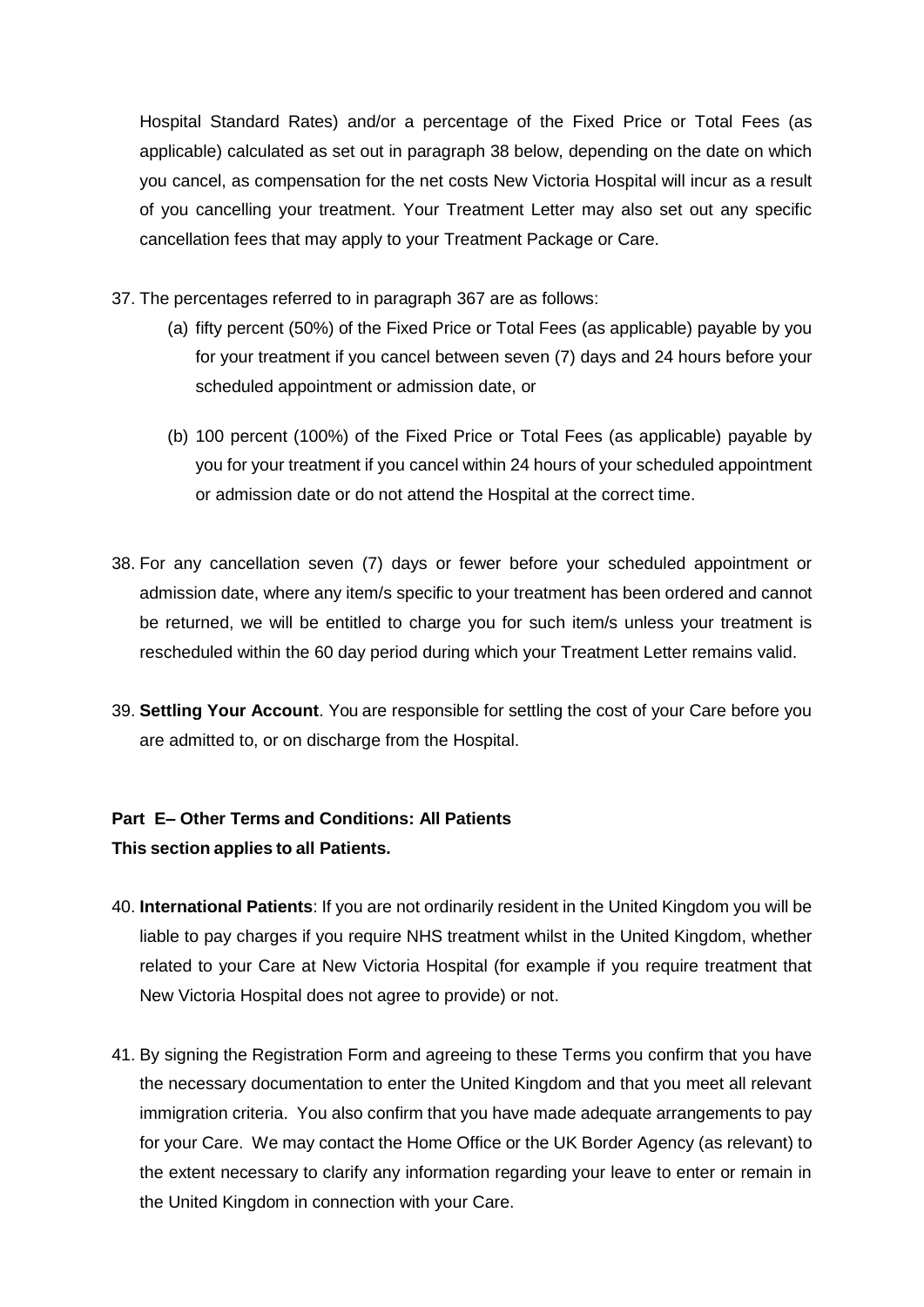- 42. **Your Contract with New Victoria Hospital**: These Terms, along with the Registration Form and, the Treatment Letter form your contract with New Victoria Hospital for your treatment at the Hospital (**"Contract"**) and by signing the Registration Form you agree to be bound by these Terms. If there is any conflict between these Terms, the Registration Form and the Treatment Letter, these Terms will take precedence. If there is any conflict between the Contract and any marketing material, the Contract will take precedence. New Victoria Hospital may amend these Terms from time to time [however, any changes will only apply to any new episodes of Care or a new Treatment Package that you receive and you will be asked to agree to the new Terms before they become effective for you. Accordingly, any new terms will not apply to any Treatment Package or Care which is part way through when the Terms are changed.
- 43. **Sundry Items**: A list of our prices for Sundry Items are available at any time during your Care on request from the Hospital.
- 44. **New Victoria Hospital Standard Rates**: Unless the terms of your Treatment Letter (if applicable) provide otherwise, New Victoria Hospital Standard Rates will apply to your Care. The New Victoria Hospital Standard Rates are available on request.
- 45. **Notices and your contact details**: You must keep us updated of any changes in your contact details, as New Victoria Hospital will correspond with you at our last known contact details. We will regard notices as served on you on the third  $(3<sup>rd</sup>)$  Working Day after we post a letter to you, or on completion of a fax transmission or email.
- 46. **Your property**: Hospitals can be busy environments. While we will take all care to ensure thesafety of yourbelongings, New Victoria Hospital does not accept any liability for the theft or loss of, or damage to, any of your property, personal items or valuables or that of your visitors'.
- 47. **Minors and Dependents**: Where a person signs a Registration Form as:
	- (a) a parent or guardian on behalf of a patient under the age of 18 years old or who is under their care; or
	- (b) as a guardian or representative on behalf of a patient who is legally unable to consent,

they agree that they will be bound by these Terms, even if that patient breaches, or is not bound by, any part of these Terms. In these circumstances, the references in these Terms to "You" or "your" shall include, as well as the patient, the parent or guardian or representative (as applicable) of such patient in so far as such references relate to any obligation to pay for any Care provided by New Victoria Hospital to that patient.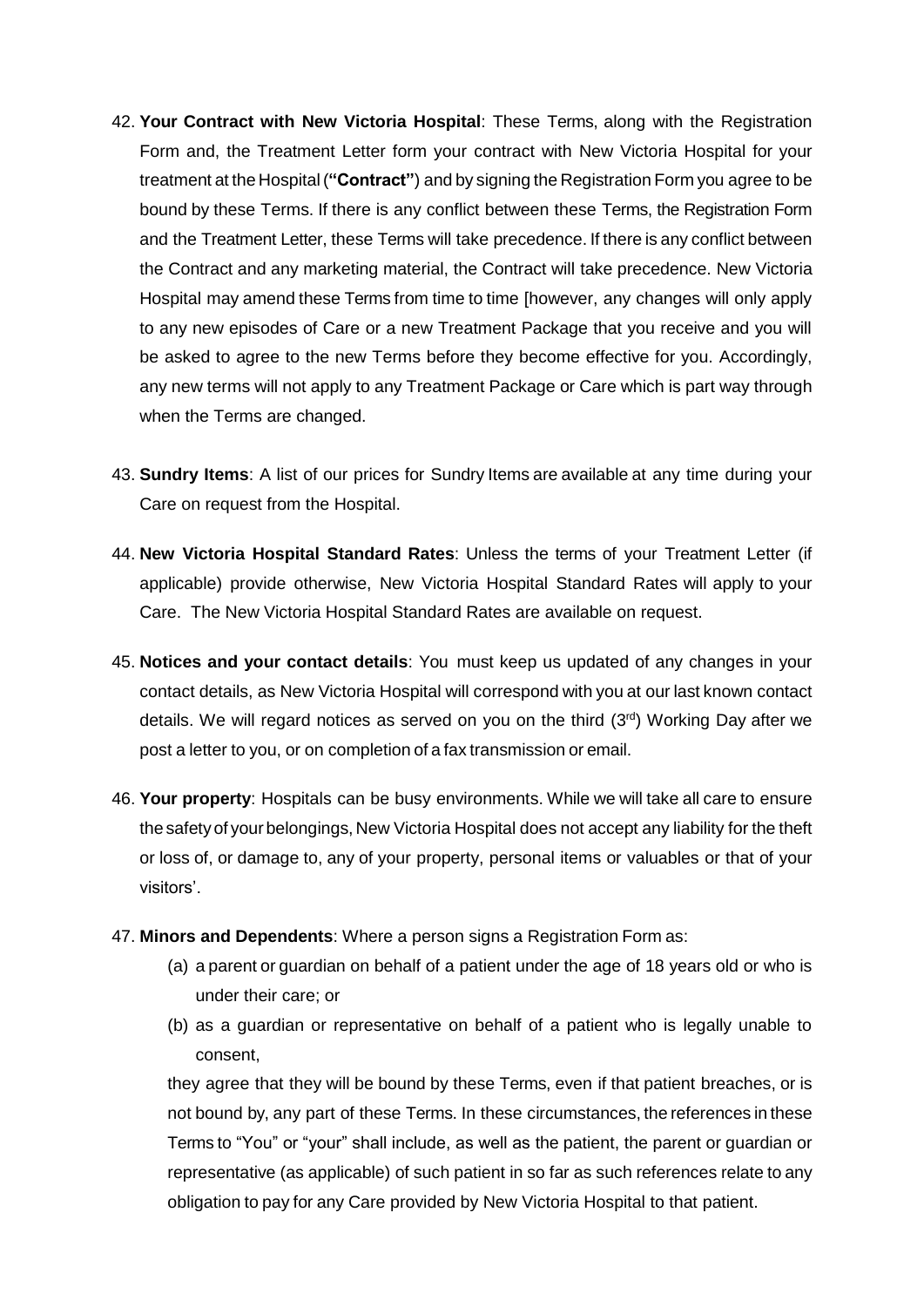- 48. **Severability:** In the event that any (or any part) of these Terms is declaredinvalid,unlawful or unenforceable by the courts of any jurisdiction to which it is subject, such Terms (or parts of such Terms) shall be severed and such invalidity, unenforceability or illegality shall not prejudice or affect the remaining Terms (and parts of Terms) of this Contract which shall continue to be valid and enforceable to the fullest extent permitted by law.
- 49. **Changes in Applicable Law**: You acknowledge and accept that Applicable Law may change and thereby prevent New Victoria Hospital from providing certain Care. If such a change occurs and the change has an effect on your Care, then New Victoria Hospital shall contact you to inform you of the change and the consequences of the change.
- 50. **Assignment**: Subject to any restrictions or requirements imposed by Applicable Law, New Victoria Hospital may transfer and assign this Contract to any person who acquires all or substantially all of the assets of New Victoria Hospital.
- 51. **Third Party Rights:** A person who is not a party to this Contract shall not have any rights under or in connection with it.
- 52. **English Law:** These Terms are governed by and shall be construed in accordance with English Law and the courts of England and Wales shall have exclusive jurisdiction.

### <span id="page-12-0"></span>53. **Definitions:**

- a. **"Applicable Law"** means any and all laws, regulations, guidelines and professional obligations applicable to the provision of Care or the performance of services for you, including without limitation the requirements as regards treatment, procurement, research and storage of reproductive material.
- b. **"Care"** means care treatment, diagnosis, services (including Sundry Items) and goods provided by us.
- c. **"Consultants"** has the meaning given to it in paragraph [35.](#page-9-1)
- d. **"Contract"** has the meaning given to it in paragraph 8.
- e. **"Fixed Price"** has the meaning given to it in paragraph [9.](#page-2-0)
- f. **"NHS"** means the National Health Service.
- g. **"Private Patients"** means all patients that are not NHS patients and includes patients who are covered by medical insurance and patients who are paying for their own treatment, whether by way of a Treatment Package or otherwise.
- h. **"New Victoria Hospital"**, **"Hospital"**, **"we"** or **"us"** means New Victoria Hospital of 184 Coombe Lane West, Kingston Upon Thames, Surrey, where you receive your Care.